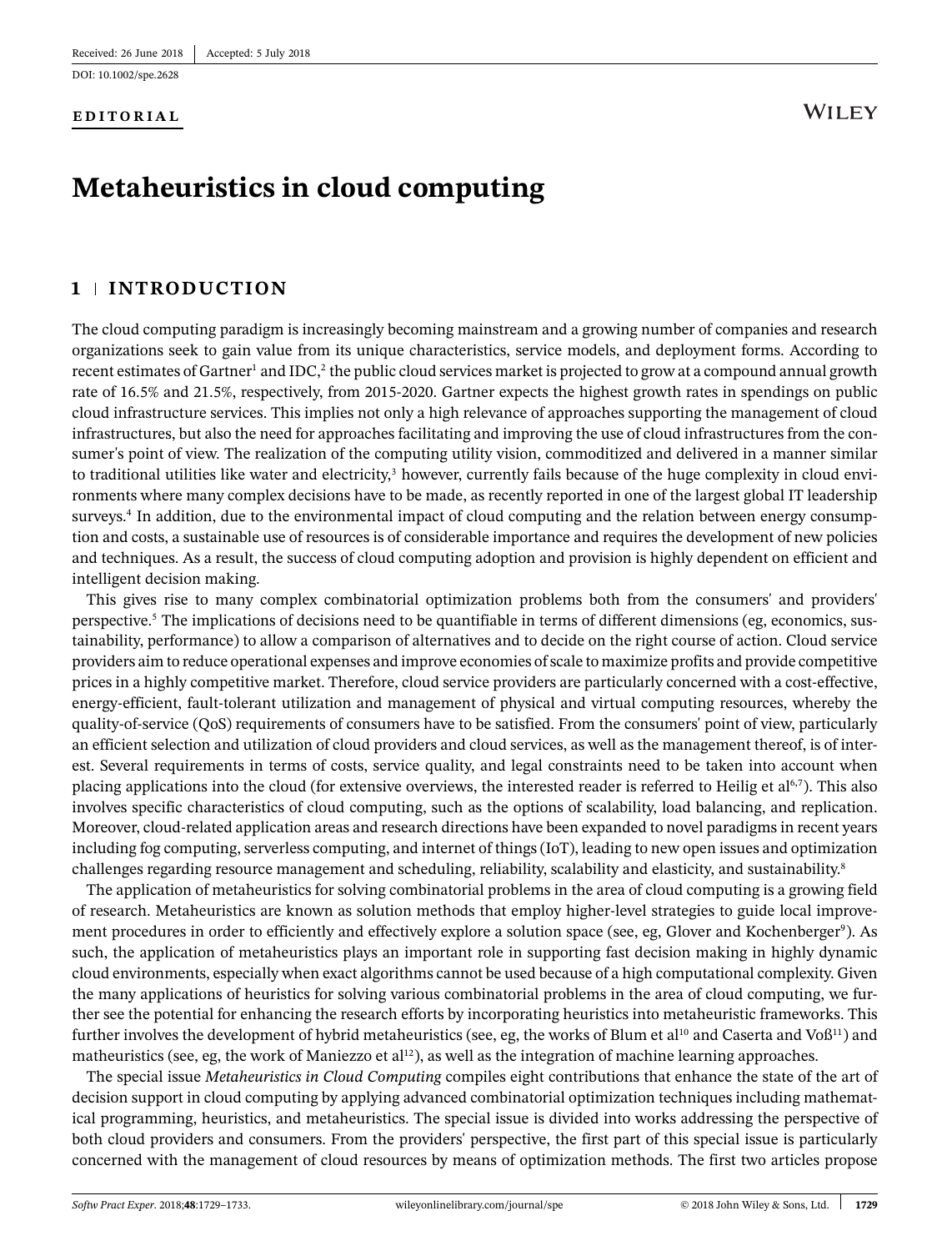models and methods to support energy-aware resource provisioning<sup>13</sup> and virtual machine (VM) consolidation<sup>14</sup> in cloud data centers. Novel power and cooling strategies using metaheuristics<sup>15</sup> and a numerical algorithm for optimal load distribution<sup>16</sup> to optimize the performance and energy consumption in cloud data centers are discussed in the third and fourth article, respectively. The second part of this special issue covers optimization problems from the cloud consumers' point of view. First, methods for aiding the selection of VMs for task scheduling in geographically distributed clouds are presented.<sup>17</sup> The subsequent two articles focus on composite software-as-a-service (SaaS) placement optimization<sup>18</sup> and web service composition.<sup>19</sup> Finally, the last article of this special issue addresses an industrial IoT application by proposing metaheuristic-based methods for optimizing the placement of software-defined networking controllers and sink nodes in cloud environments[.20](#page-4-4) In the remainder of this editorial, we summarize the scope and contribution of the articles included in this special issue.

### **2 SUMMARY OF THE CONTRIBUTIONS**

The first article of this special issue, entitled "An energy-aware resource provisioning scheme for real-time applications in a cloud data center", was presented by Faragardi et  $al<sup>13</sup>$  and addressed the resource provisioning for real-time applications in cloud data centers with the goal of minimizing energy consumption through the reduction of used servers. The authors formalized the tackled problem as an integer linear optimization problem. Due to the complexity of the problem, the authors proposed a two-level solution approach composed of a parallel ant colony system leveraged by simulated annealing (PACSA). The selection of such algorithm is based on its good performance in related problems, such as task allocation problems on multicores and placement problems in IoT systems. To assess the performance of this solution approach for the problem at hand, the work provides a well-defined comparison for different problem size scenarios, ranging from 15 to 100 servers, while incorporating various algorithms to evaluate the contribution of their approach. In this regard, the results show that using the proposed metaheuristic approach allows a reduction of around 16% of power consumption, accompanied with a relevant increase of the servers' utilization. This work contributes to the state of the art of metaheuristic applications in cloud computing while also providing real-time decision support in cloud environments.

The article of Yousefipour et al<sup>14</sup> "Energy and cost-aware virtual machine consolidation in cloud computing" aims at optimizing the consolidation process for minimizing the total number of active physical servers with the goal of reducing power consumption and costs in cloud data centers. The authors proposed a mixed-integer nonlinear programming model and a genetic algorithm–based algorithm, referred to as ECVMC. Since the proposed model aims to find a trade-off between power consumption and cost, the objective function minimizes the sum of different energy consumers, namely, the idle power consumption of servers, the power consumption of VMs, and the power consumption for switching the server on or off. Their proposed population-based algorithm shows superior performance compared with that of other placement algorithms from related literature. In this sense, ECVMC is able to reduce the number of active servers by maximizing their utilization and thus leads to a reduction of the total power consumption. In the worst case, ECVMC reduces 24% of the overall power consumption with respect to other algorithmic alternatives, which recommends applying such type of methods and continuing this research direction for addressing important sustainability issues.

The article of Arroba et al,<sup>15</sup> entitled "Heuristics and metaheuristics for dynamic management of computing and cooling energy in cloud data centers", explores a set of energy-aware VM allocation strategies that take into account the impact of thermal conditions in cloud data centers under variable conditions. For this purpose, the authors provided a multistep procedure and a corresponding optimization framework. The framework incorporates a set of single-objective and multi-objective best-fit decreasing allocation policies and a simulated annealing-based allocation policy. Moreover, a novel cooling strategy for controlling the set point temperature of server rooms, maintaining a safe temperature in the data center, is proposed and evaluated as an essential part of the allocation strategies. To evaluate the different methods for realistic cloud environments, the authors provided extensions for the CloudSim toolkit (see, eg, the work of Calheiros et al<sup>21</sup>), such as to support dynamic voltage and frequency scaling management and thermal models. Based on real data covering scenarios with different levels of workload variability, several experiments are conducted to evaluate the performance of the proposed allocation policies with and without a cooling strategy (ie, fixed set-point temperatures). The authors showed that the simulated annealing algorithm together with the proposed cooling strategy allows to improve the energy efficiency in scenarios with high workload variability and generally indicated that the metaheuristic approach can achieve considerable energy savings up to 21.7% compared with heuristic approaches. This demonstrates the potential of applying metaheuristics for finding improved solutions in the context of cloud resource management.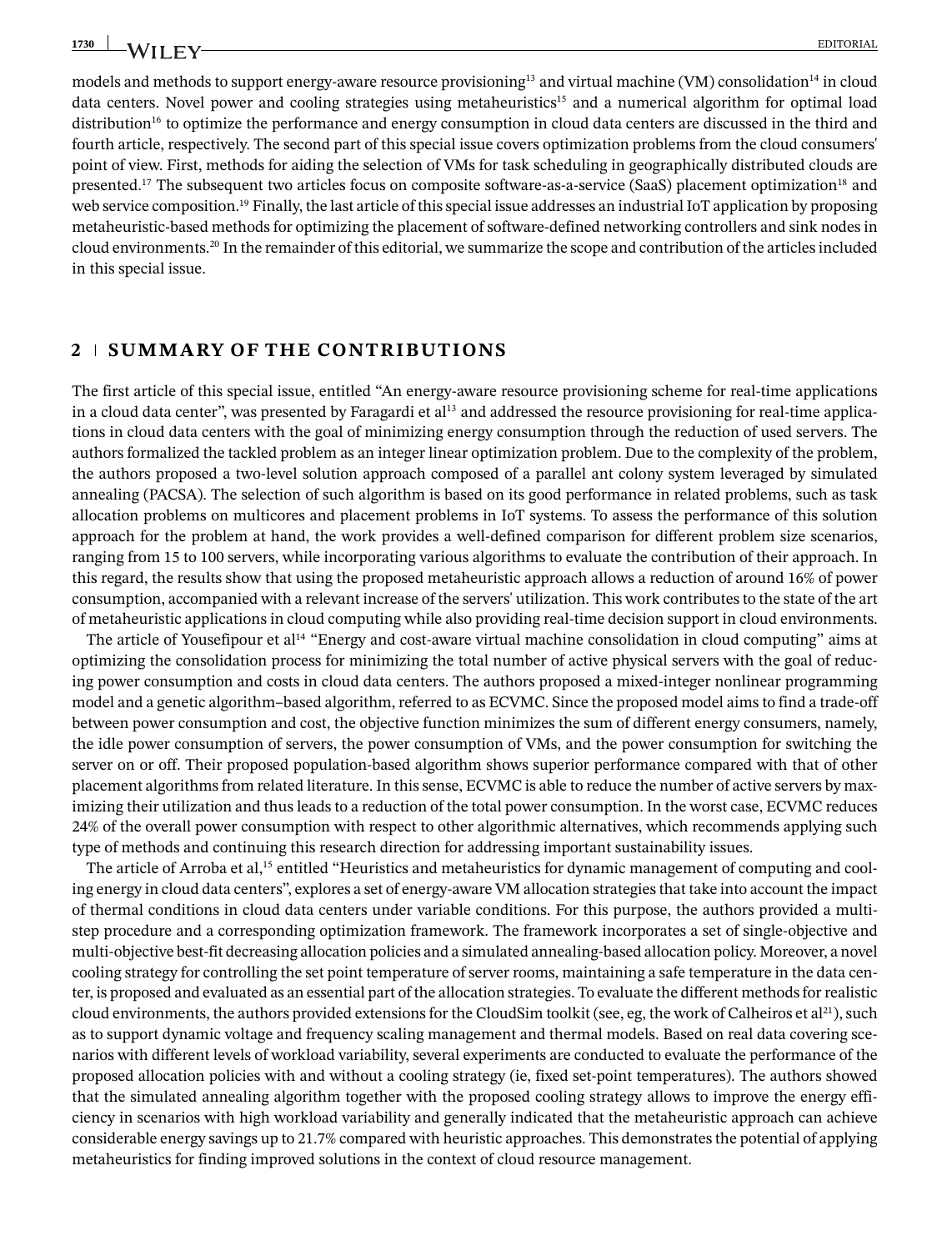The fourth article of the special issue is entitled "Optimal load distribution for multiple classes of applications on heterogeneous servers with variable speeds" and presented by Li[.16](#page-4-0) The work adapts means of variable and task-type–dependent server speed management that are used to optimize the server performance and to minimize the power consumption of a server with mixed applications. More specifically, the author tackled the problem of finding an optimal load distribution and optimal server speed setting for multiple classes of applications on heterogeneous servers with variable speeds. The objective is to minimize the average task response time while ensuring that a certain power supply is not exceeded. The power-constrained performance optimization problem is studied by means of a M/G/1 queueing system, representing the physical servers, with mixed classes of tasks. The author proposed a numerical algorithm for solving the optimization problem by solving a system of nonlinear equations. The effectiveness of the proposed model and method is demonstrated. As such, the article addresses a critical issue in the context of cloud energy management and further provides an approach to ensure a high QoS while consuming a certain amount of available power in modern cloud data centers.

Ziafat and Babamir<sup>17</sup> addressed the selection of VMs for resource task scheduling in geographically distributed clouds by means of fuzzy c-mean (FCM) and multi-objective linear programming (MOLP). In this problem, providers of distributed clouds have to schedule tasks (clients' requests) in such a way that the clients' objectives (cost, time, reliability, etc.) are optimized. To properly tackle this problem, it is formulated as a multi-objective problem with conflicting objectives, and the authors proposed a combination of a clustering method based on FCM and a MOLP method for providing high-quality solutions. It should be noted that, in this approach, FCM is used for clustering geographically distributed data centers, whereas the MOLP method is used for selecting the VMs matching the users' requests. The performance assessment of the clustering-based MOLP covers scenarios with a fixed number of users and a variable number of requests, and vice versa. Additionally, the authors compared their approach with other well-known multi-objective algorithms such as NSGA-II. According to the reported computational results, the clustering-based MOLP leads to better results within less computational time when compared with other approaches. These results and findings support the implementation of this algorithm for this class of problems.

The article entitled "A multi-swarm for composite SaaS placement optimization based on PSO" by Chainbi and Sassi<sup>18</sup> tackled the dynamic SaaS placement problem occurring in cloud environments. This problem seeks to determine how SaaS components should be placed into the cloud considering operational cloud server requirements and nonoperational ones given by predefined criteria like cost, energy, time, etc. For addressing this problem, a multiswarm particle swarm optimization (PSO) was proposed. The authors evaluated the contribution of their multipopulation-based approach by comparing it with a genetic algorithm and a standard PSO. The reported results indicate that the multiswarm PSO algorithm performs better than the other solution approaches suggesting further investigations of this type of approaches in cloud-related optimization problems.

Ghobaei-Arani et al<sup>19</sup> proposed a moth-flame optimization (MFO) algorithm for web service composition in cloud computing environments. Based on users' needs and requests, the optimization of web service compositions aims at satisfying users' QoS requirements considering resource capacities of geo-distributed cloud data centers. The QoS criteria tackled in this work consider cost, response time, availability, and reliability. The MFO algorithm is tested on a benchmark suite covering scenarios with up to 90 services and 900 atomic services. In addition, the contribution of MFO is put into context by including a comparison with state-of-the-art metaheuristic approaches. In this regard, the MFO approach shows a competitive convergence speed and a relevant improvement in all QoS criteria while outperforming the other algorithms. These results acknowledge the appropriateness of this method and suggest its use in real-world web service composition applications.

The final article of the special issue, entitled "An efficient placement of sinks and SDN controller nodes for optimizing the design cost of industrial IoT systems", is presented by Faragardi et al.<sup>20</sup> For satisfying performance requirements in time-critical IoT systems while reducing deployment costs in underlying software-defined networks, it is important to select a proper number of controllers and sink nodes and locate them in a way that they facilitate an efficient coverage. The article addressed the multiple-sink/controller problem (MSCP), supporting decisions regarding the type and location of controllers and sinks while satisfying reliability and timeliness requirements of a sensor network. The authors presented an integer programming model and proposed a metaheuristic algorithm, PACSA-MSCP, hybridizing a parallel version of the max-min ant system with simulated annealing. In an extensive set of computational experiments, the authors demonstrated the performance of the method against other well-known metaheuristic approaches including simulated annealing, genetic algorithms, and greedy randomized adaptive search procedures. The computational results indicate that the approach outperforms respective methods by reducing the total deployment cost by up to 19%. Moreover, the method's solution gap to the optimal solution, given by the general-purpose solver CPLEX, is less than 2.7%. As a consequence, the work efficiently addresses a critical issue in the context of IoT and fog computing.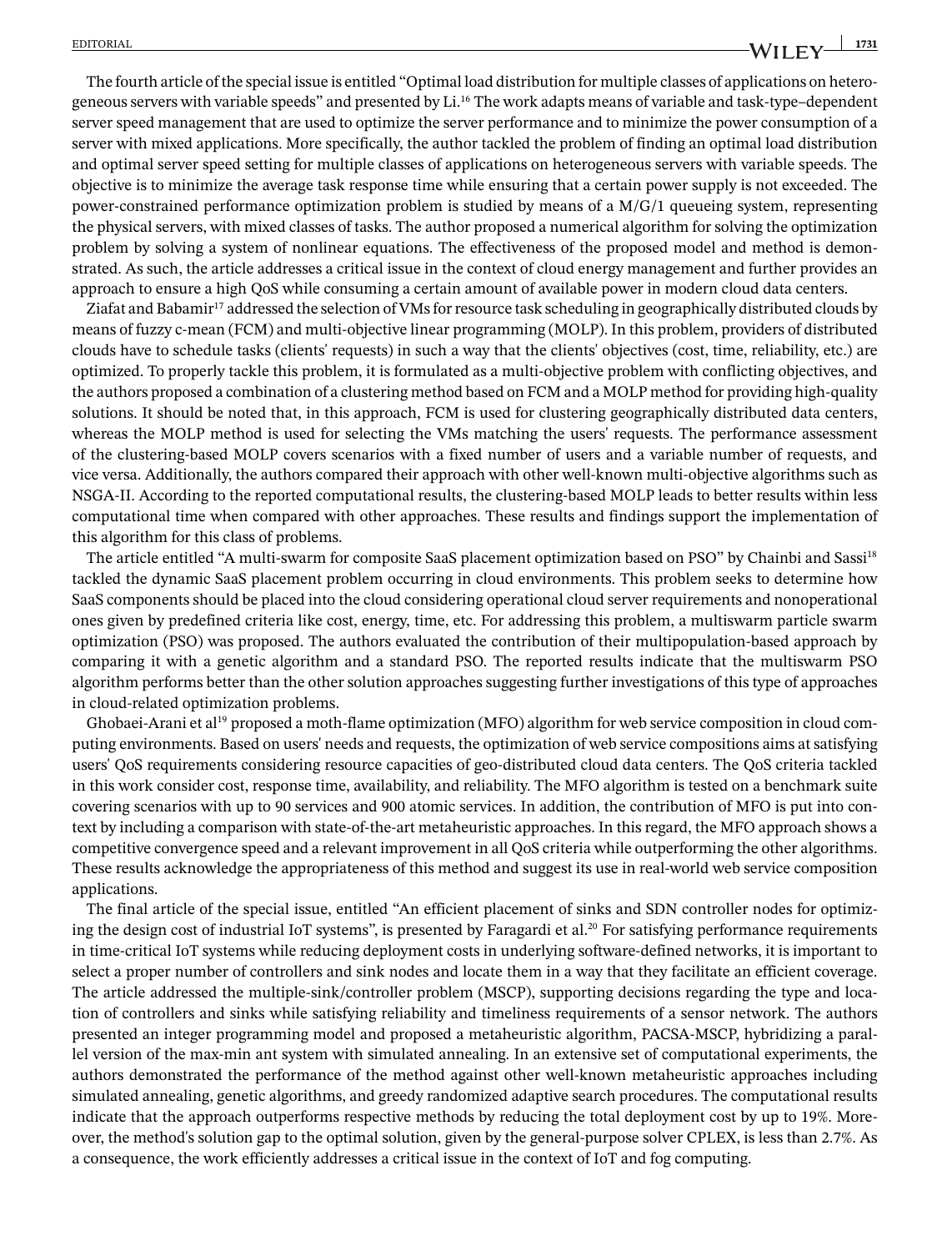## <u>1732 | Jacques Editorial Bourder (b. 1732 | Jacques Editorial Bourder (b. 1732 | Jacques Editorial Bourder (b</u>

Overall, the presented articles in the special issue cover different areas, methodological approaches, and perspectives for advancing the area of cloud computing research with novel approaches in the context of optimization and decision support. We acknowledge the authors for their expertise, dedication, and patience, particularly their effort to produce high-quality articles during multiple rounds of peer reviews. Worthwhile emphasizing is the contribution of the reviewers by making available their expertise in different fields along with invaluable insights and recommendations for improving the articles presented in the special issue. Finally, we hope that the special issue helps to promote future research in applying metaheuristics to complex combinatorial problems in the area of cloud computing research and are looking forward to novel and innovative solution approaches.

#### **ORCID**

*Leonard Heilig* <http://orcid.org/0000-0003-0482-611X> *Eduardo L[alla](https://orcid.org/0000-0003-1296-4221)-Ruiz* <https://orcid.org/0000-0002-7286-9501> *Stefan Voß* <https://orcid.org/0000-0003-1296-4221> *Rajkumar Buyya* <https://orcid.org/0000-0001-9754-6496>

> Leonard Heilig<sup>[1](http://orcid.org/0000-0003-0482-611X)</sup> Eduardo Lalla-Ruiz<sup>1,[2](https://orcid.org/0000-0002-7286-9501)</sup><sup>D</sup> Stefan Voß<sup>[1](https://orcid.org/0000-0003-1296-4221)</sup> Rajkumar Buyya<sup>[3](https://orcid.org/0000-0001-9754-6496)</sup><sup>D</sup> <sup>1</sup>*Institute of Information Systems, University of Hamburg, Von-Melle-Park 5, 20146 Hamburg, Germany* <sup>2</sup>*Department of Industrial Engineering and Business Information Systems, University of Twente, 7500 AE Enschede, The Netherlands*

<sup>3</sup>*Cloud Computing and Distributed Systems (CLOUDS) Lab, School of Computing and Information Systems, The University of Melbourne, Victoria 3010, Australia*

#### **Correspondence**

*Leonard Heilig, Institute of Information Systems, University of Hamburg, Von-Melle-Park 5, 20146 Hamburg, Germany. Email: leonard.heilig@uni-hamburg.de*

#### **REFERENCES**

- <span id="page-3-1"></span><span id="page-3-0"></span>1. Gartner. Forecast: Public Cloud Services, Worldwide, 2014-2020, 4Q16 Update. [https://www.gartner.com/doc/3562817;](https://www.gartner.com/doc/3562817) 2017.
- <span id="page-3-2"></span>2. IDC. Worldwide Semiannual Public Cloud Services Spending Guide. [http://www.idc.com/getdoc.jsp?containerId=prUS42321417;](http://www.idc.com/getdoc.jsp?containerId=prUS42321417) 2017.
- 3. Buyya R, Yeo CS, Venugopal S, Broberg J, Brandic I. Cloud computing and emerging IT platforms: vision, hype, and reality for delivering computing as the 5th utility. *Future Gener Comput Syst*. 2009;25(6):599-616.
- <span id="page-3-3"></span>4. KPMG. Journey to the Cloud. [https://assets.kpmg.com/content/dam/kpmg/xx/pdf/2017/02/the-creative-cios-agenda-journey-to-cloud.](https://assets.kpmg.com/content/dam/kpmg/xx/pdf/2017/02/the-creative-cios-agenda-journey-to-cloud.PDF) [PDF;](https://assets.kpmg.com/content/dam/kpmg/xx/pdf/2017/02/the-creative-cios-agenda-journey-to-cloud.PDF) 2017.
- <span id="page-3-4"></span>5. Heilig L, Voß S. Decision analytics for cloud computing: a classification and literature review. In: Newman A, Leung J, eds. *Tutorials in Operations Research: Bridging Data and Decisions*. Catonsville, MD: INFORMS; 2014:1-26.
- <span id="page-3-5"></span>6. Heilig L, Lalla-Ruiz E, Voß S. A cloud brokerage approach for solving the resource management problem in multi-cloud environments. *Comput Ind Eng*. 2016;95:16-26.
- <span id="page-3-6"></span>7. Heilig L, Buyya R, Voß S. Location-aware brokering for consumers in multi-cloud computing environments. *J Netw Comput Appl*. 2017;95:79-93.
- <span id="page-3-7"></span>8. Buyya R, Srirama SN, Casale G, et al. A manifesto for future generation cloud computing: research directions for the next decade. arXiv preprint arXiv:1711.09123; 2017.
- <span id="page-3-9"></span><span id="page-3-8"></span>9. Glover FW, Kochenberger GA, eds. *Handbook of Metaheuristics*. New York, NY: Kluwer; 2003.
- 10. Blum C, Puchinger J, Raidl GR, Roli A. Hybrid metaheuristics in combinatorial optimization: a survey. *Appl Soft Comput*. 2011;11(6):4135-4151.
- <span id="page-3-10"></span>11. Caserta M, Voß S. Metaheuristics: intelligent problem solving. In: Maniezzo V, Stützle T, Voß S, eds. *Matheuristics: Hybridizing Metaheuristics and Mathematical Programming*. New York, NY: Springer; 2009:1-38.
- <span id="page-3-11"></span>12. Maniezzo V, Stützle T, Voß S, eds. *Matheuristics: Hybridizing Metaheuristics and Mathematical Programming*. New York, NY: Springer; 2009.
- <span id="page-3-12"></span>13. Faragardi HR, Dehnavi S, Nolte T, Kargahi M, Fahringer T. An energy-aware resource provisioning scheme for real-time applications in a cloud data center. *Softw Pract Exper*. 2018;48(10):1734-1757.
- <span id="page-3-14"></span><span id="page-3-13"></span>14. Yousefipour A, Rahmani AM, Jahanshahi M. Energy and cost-aware virtual machine consolidation in cloud computing. *Softw Pract Exper*. 2018;48(10):1758-1774.